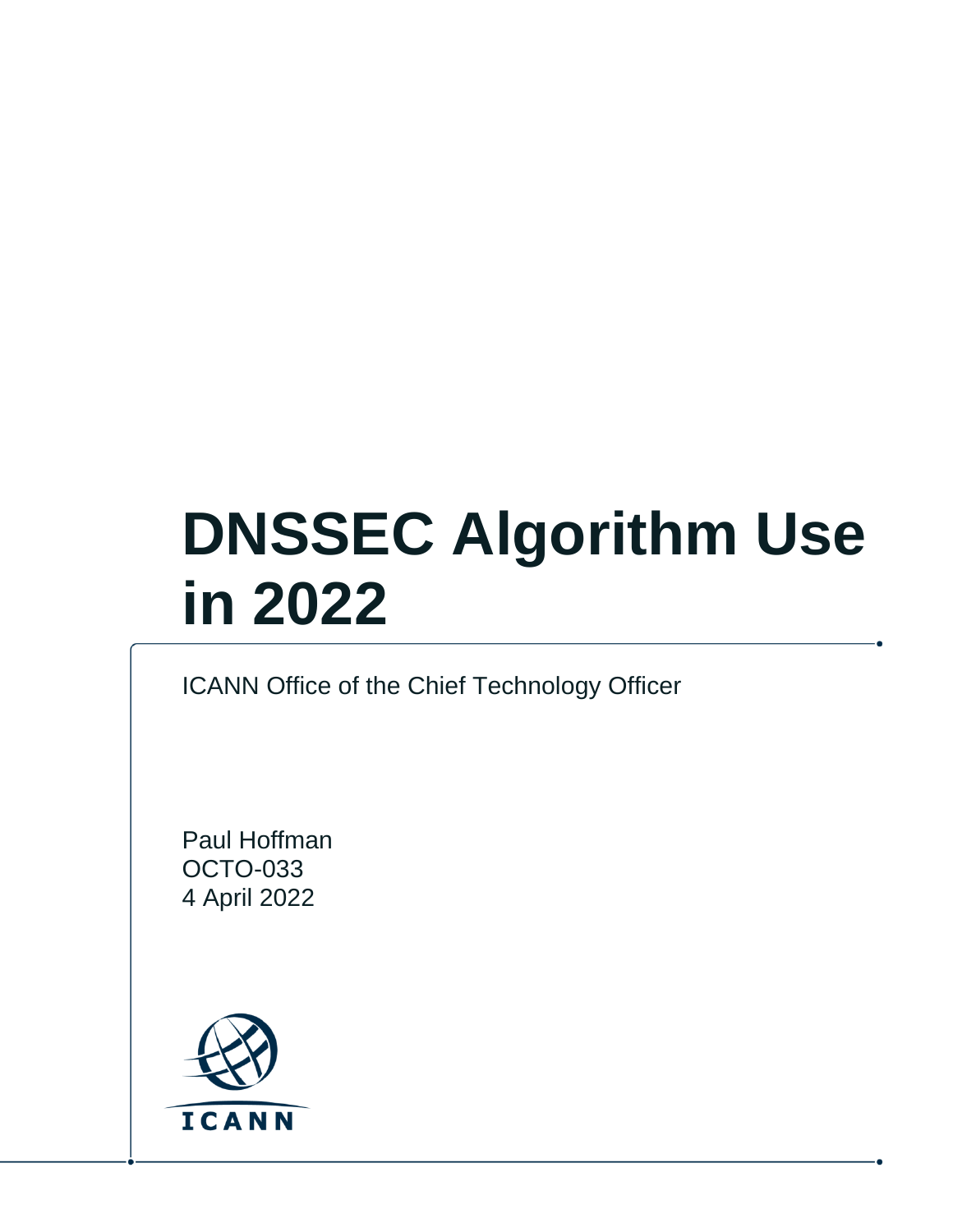#### **TABLE OF CONTENTS**

| $\mathbf 1$ | <b>INTRODUCTION</b>                                | 3  |
|-------------|----------------------------------------------------|----|
|             | 2 HOW THE DATA WAS COLLECTED                       | 3  |
|             | 3 SIGNING ALGORITHMS, RSA KEY SIZES, AND KEY FLAGS | 4  |
|             | 4 ERRORS                                           | 5. |
| 5           | <b>CONCLUSION</b>                                  | 5  |

This document is part of ICANN's Office of the Chief Technical Officer (OCTO) document series. Please see the [OCTO publication page](https://www.icann.org/resources/pages/octo-publications-2019-05-24-en) for a list of documents in the series. If you have questions or suggestions on any of these documents, please send them to [octo@icann.org.](mailto:octo@icann.org)

This document supports ICANN's strategic goal to improve the shared responsibility for upholding the security and stability of the Domain Name System (DNS) by strengthening DNS coordination in partnership with relevant stakeholders. It is part of ICANN's strategic objective to strengthen the security of the DNS and the DNS root server system (RSS).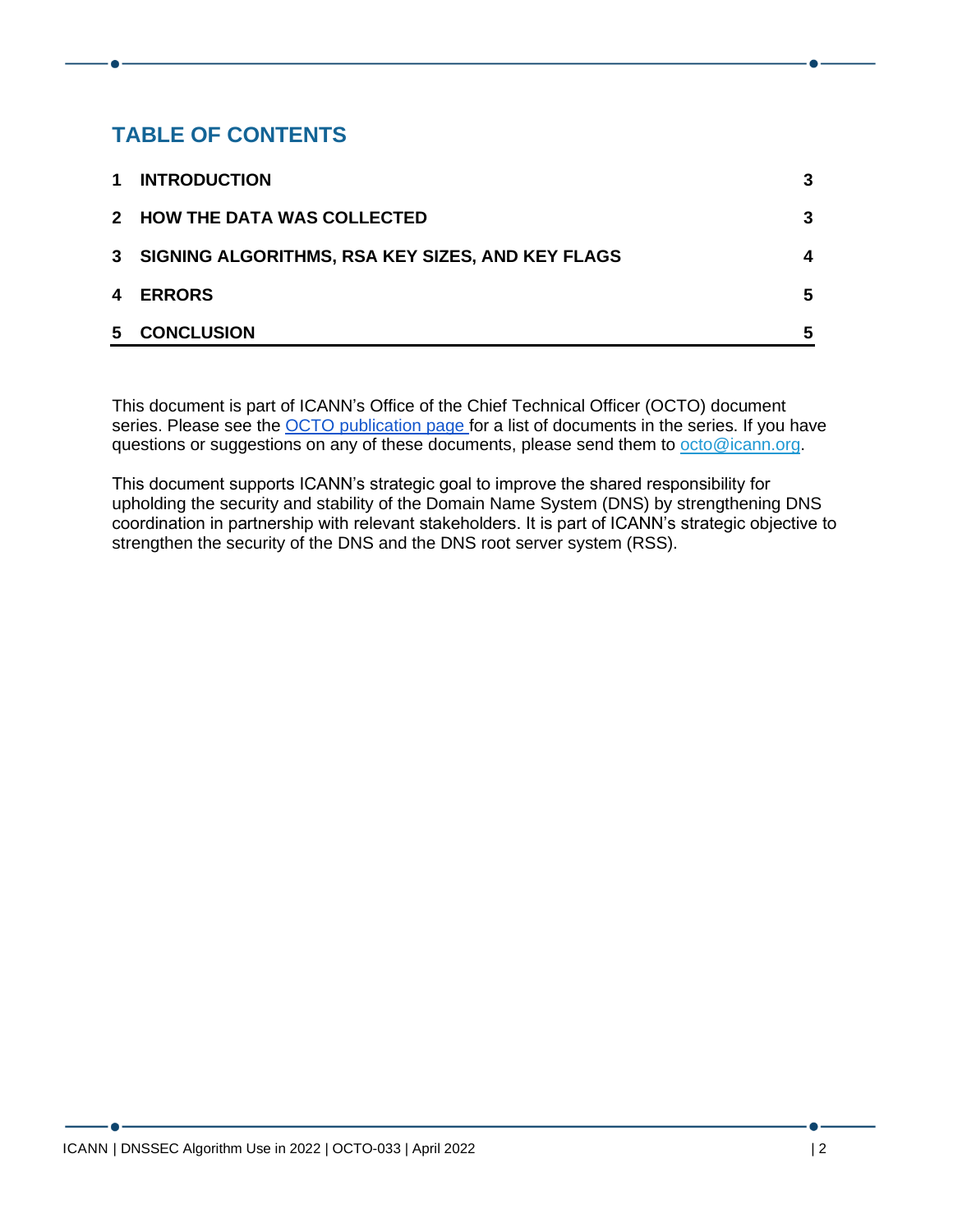## <span id="page-2-0"></span>**1 Introduction**

This document gives a brief overview of the algorithms, key sizes, and other options used in DNSKEY records in the DNS near the beginning of 2022. There has been some interest in the technical community about this information, so ICANN's OCTO team collected the data, analyzed it, and are reporting it here in case the analysis is useful. Given that it is the first such report from ICANN, and given the informal nature of the data collection, it is not meant to show any particular operational trends.

#### <span id="page-2-1"></span>**2 How the Data Was Collected**

Any survey of the zones in the DNS will inherently be incomplete because the DNS does not have a method for searching for all known records. However, there are some good starting points in order to perform research into possibly representative names in the DNS.

This report draws from five sources:

- All the data in every generic top-level domain (gTLD) zone, similar to what is available to researchers from ICANN's [Centralized Zone Data Service](https://czds.icann.org/) (CZDS). Each domain name with one or more delegation signer (DS) records in any of these gTLD zone files was queried for the associated DNSKEY records.
- Zone files made publicly available from a few country code top-level domain (ccTLD) operators. At the current time, these are the zones for .se and .nu (provided by [Internetstiftelsen\)](https://zonedata.iis.se/), and for .ch and .li (provided by [SWITCH\)](https://www.switch.ch/open-data/). Each domain name with a DS record in any of these four ccTLD zone files was then queried for the associated DNSKEY records.
- Domain names that appear on pages in the approximately 750 different Wikipedia sites. See "Collecting 'Typical' Domain Names for Web Servers," [OCTO-023,](https://www.icann.org/octo-023-en.pdf) for information on how these names were extracted from the open Wikipedia dataset.
- $\odot$  The complete list from the [Tranco](https://tranco-list.eu/) top sites database. This database collects the "top" sites" list from other sources and combines them in a way that reduces the chance of manipulation.
- The 50 million highest ranked names from [Common Crawl,](https://commoncrawl.org/) which is an open repository of web crawl data.

The Wikipedia, Tranco, and Common Crawl data are domain names extracted from URLs found on the web. Each of these domain names was queried for associated DNSKEY records, although only a very small percentage of the names had them.

The result was a list of approximately 18.7 million DNSKEY records. This is definitely just a subset of all the DNSKEY records in the DNS. Other researchers use different methods to find and analyze DNSKEY records; for example, see ["DNSSEC and DANE Deployment Statistics"](https://stats.dnssec-tools.org/) for an analysis using a different aggregation methodology and a larger set of DNSKEY records that leads to different numeric results.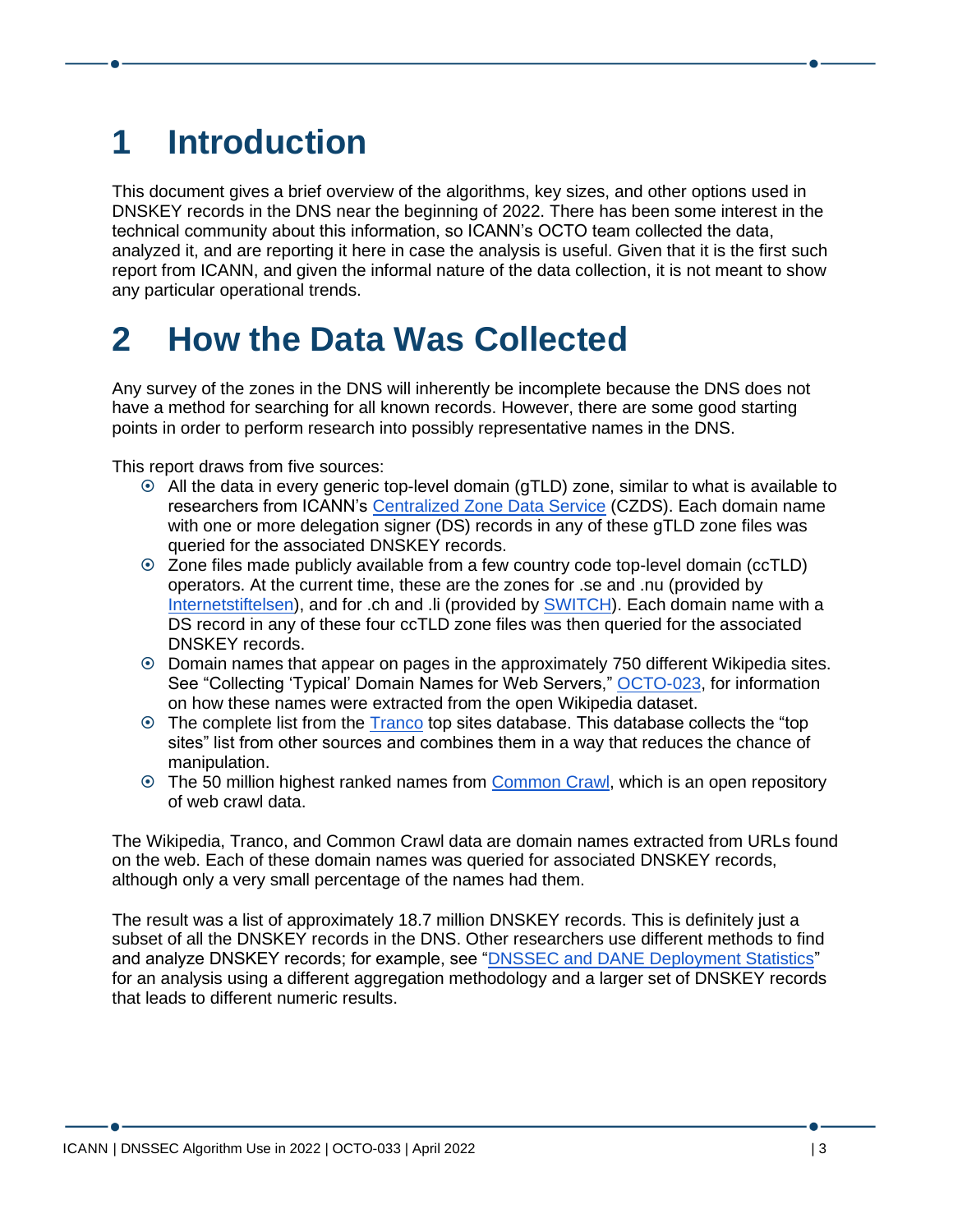## <span id="page-3-0"></span>**3 Signing Algorithms, RSA Key Sizes, and Key Flags**

The significant algorithms used in the DNSKEY records in the dataset were:

| RSA-SHA256         | 65.2%   |
|--------------------|---------|
| ECDSA-P256-SHA256  | 30.5%   |
| RSA-SHA1           | 2.0%    |
| RSA-SHA512         | 1.1%    |
| RSASHA1-NSEC3-SHA1 | $0.8\%$ |
| ECDSA-P384-SHA384  | $0.4\%$ |

The other algorithms (such as EdDSA and GOST) had less than 0.1% of the signature algorithms seen.

Signing algorithms in DNSSEC that use RSA cryptography allow for any key sizes. For the RSA algorithms above, the significant key sizes were:

| 512 bits  | 0.1%  |  |
|-----------|-------|--|
| 1024 bits | 45.1% |  |
| 1280 bits | 0.1%  |  |
| 2048 bits | 51.4% |  |
| 4096 bits | 0.7%  |  |

Many key sizes (such as 1536 and 3072) with less than 0.1% of the share were also seen.

The flags on the DNSKEY records indicate that almost exactly half of the keys are used as keysigning keys (KSKs), and the other half as zone-signing keys (ZSK). There is a significant difference in the RSA key lengths between KSKs and ZSKs:

|            | 1024 bits | 2048 bits | 4096 bits |
|------------|-----------|-----------|-----------|
| <b>KSK</b> | 0.2%      | 98.6%     | $1.0\%$   |
| <b>ZSK</b> | 82.7%     | 11.9%     | 0.4%      |